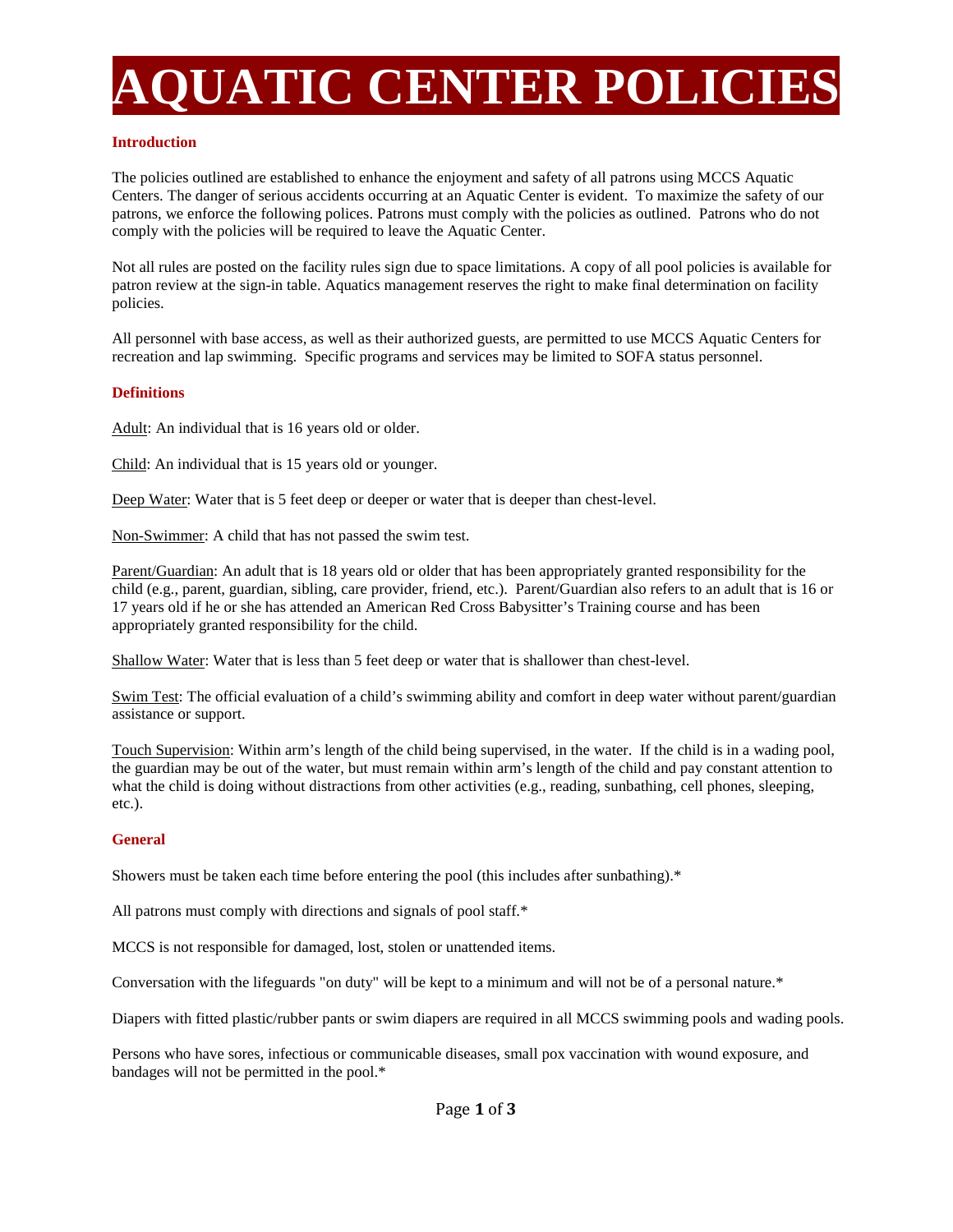Alcohol is not authorized in Aquatic Centers. Patrons that are under the suspicion of being intoxicated will be asked to leave the facility.

Food and drink are allowed only in designated areas and only in paper, plastic or aluminum containers.\*

Any patron disrupting or endangering any other patron will be removed from the facility.

Lap lanes are for fitness, instructional swimming, or lap swimming only. Lap lanes will be shared if needed.

Kick boards, flippers, pull buoys, paddles, and other aquatic exercise equipment will only be used for fitness and lap swim use and not as toys or for other recreational purposes.

Snorkeling is only permitted in lap lanes (snorkel, mask and fins) and is not permitted in recreation areas.

Non-swimmers are permitted in shallow water only.\*

Dive bricks or other heavy objects that could result in injury if dropped on a swimmer are not permitted for recreational use. Active duty, lifeguards, and lifeguard course candidates may request use from pool staff.

#### **Attire**

All patrons, (i.e., civilians, military, and guests) will abide by Marine Corps Orders in regards to civilian clothing.

Swimmers shall wear clean and appropriate swimwear. Cut-off jeans or pants are not authorized. Additionally, swimwear that is not conservative, or considered inappropriate by Aquatics management personnel, will not be authorized. Physical training shorts are authorized, provided they are not revealing.

Active duty military personnel are authorized to lap swim in appropriate combat utility attire, provided they are behaving safely and not hindering other patrons. Only blouse and trousers are authorized and must be worn over appropriate swimwear. A swimmer so-dressed must shower while clothed prior to entering the pool.

#### **Floatation Devices**

Inflatable rings, rafts, air mattresses, or floatation devices that could easily become detached from the user are prohibited.\*

Noodles and aquatic related balls are not considered floatation devices and are permitted throughout the pool.

Baby floats with seats are authorized only if an adult maintains physical contact with the child or float and only in shallow water. All baby floats must be used strictly within the safety parameters listed on the float.

Lifejackets, water wings, or similar personal safety items that strap to the body may be used in shallow water only. Use of these items does not supersede the swim test rules and requirements.\*

## **Admission of Children**

Children between 12 and 15 years of age with an ID card in their possession and have successfully passed the swim test may enter the water without a designated parent/guardian in the Aquatic Center.

Children under 12 years of age must be accompanied by a parent/guardian at all times regardless of their swimming ability.

Non-swimmers under the age of 16 must remain under touch supervision by a parent/guardian whenever they are in the water. Non-swimmers are not permitted in deep water until they have passed the swim test.